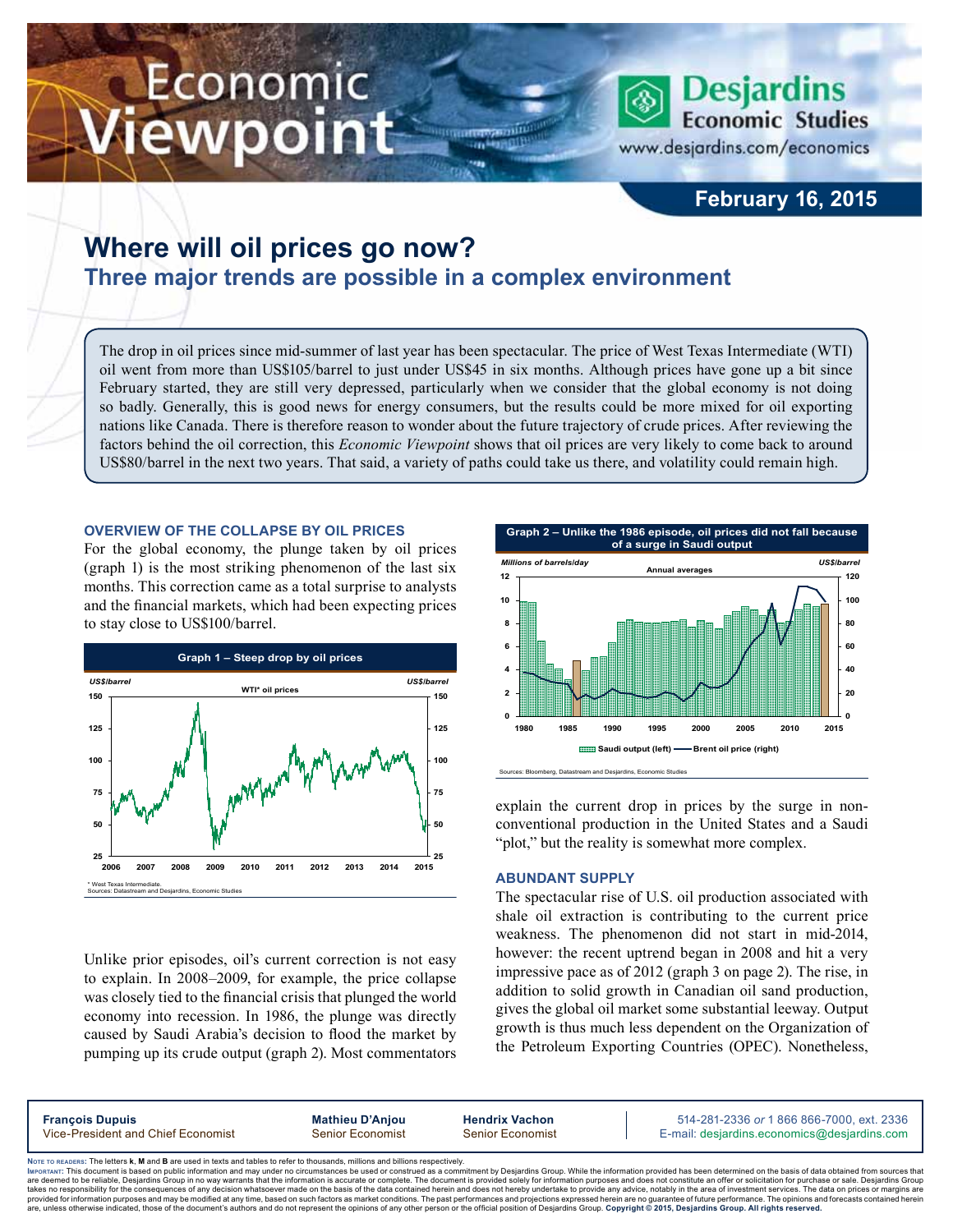



although North American output delivered surprising growth last year, it was not the primary trigger for the price correction.

The supply-side surprise mainly came from some OPEC nations. After Muammar Kadhafi fell from power, chaos overtook Libya, making oil production plunge. However, Libya managed to substantially increase its crude exports last summer. That unexpected inflow into an already very well supplied global market created a surplus and touched off the oil price slide. Despite the conflict with the Islamic State, Iraqi output also shot up, expanding the surplus supply and even offsetting the year-end pullback in Libyan output (graph 4).



#### **Disappointing demand**

The surplus in the global oil market was magnified by oil demand growth that was much slower than forecast. At the end of 2013, the International Energy Agency (IEA) expected global oil demand to advance by about 1.2 mbd (million barrels a day) in 2014. With weaker-than-anticipated global growth, the IEA now estimates that demand only rose 0.7 mbd in 2014. This is due to larger demand pullbacks in advanced economies of Europe and Asia, and relatively soft growth in emerging markets, particularly China.

#### **Saudi Arabia sat on its hands, turning the correction into a collapse**

The combination of the strong uptrend in North American output, surprise surge in Libyan and Iraqi exports, and weak demand led to a surplus in the global oil market of about 1.0 mbd in mid-2014, putting downside pressure on prices.

We have seen deficits and surpluses of this magnitude in recent years that have not prompted lasting movements by prices. Why? Because Saudi Arabia quickly adjusted its output to balance the market. The recent slide has been so brutal because Saudi Arabia suddenly changed its strategy. Rather than aiming for a balanced global market and a price of around US\$100/barrel, Saudi leaders opted to tolerate much lower prices in order to protect their market share. This change in stance was confirmed at the end of November, when OPEC decided to keep its quotas unchanged despite the surplus in the global oil market. That's when the oil price correction turned into a true shakeout.

#### **Free oil market = violent price adjustments**

With the Saudis no longer wanting to referee the global oil market, supply and demand must now be balanced via normal market mechanisms, that is, by finding a price that allows supply and demand to be in equilibrium. The problem with oil is that supply and demand are fairly price insensitive over the short term. In economic terms, they are said to be inelastic. On the demand side, for example, sharp price movements will not immediately change drivers' behaviour, as drivers often have to use their vehicles for essential reasons. Tumbling gas prices already seems to have boosted the popularity of gas guzzlers in the United States, but it will take several quarters for this to have any noteworthy effect on the U.S. auto fleet and demand for gas.

On the supply side, the price correction has already affected investment in the development of new oil production capacity (graph 5 on page 3). In the bulk of cases, however, producers will not shut down wells that have already been built since, once the capital expenditure has been borne, these wells will remain profitable as long as prices stay above their marginal production costs. Moreover, some very oil dependent nations could be tempted to maximize output to curb the slide of their revenues.

The combination of supply and demand that are very inelastic over the short term explains why it takes very big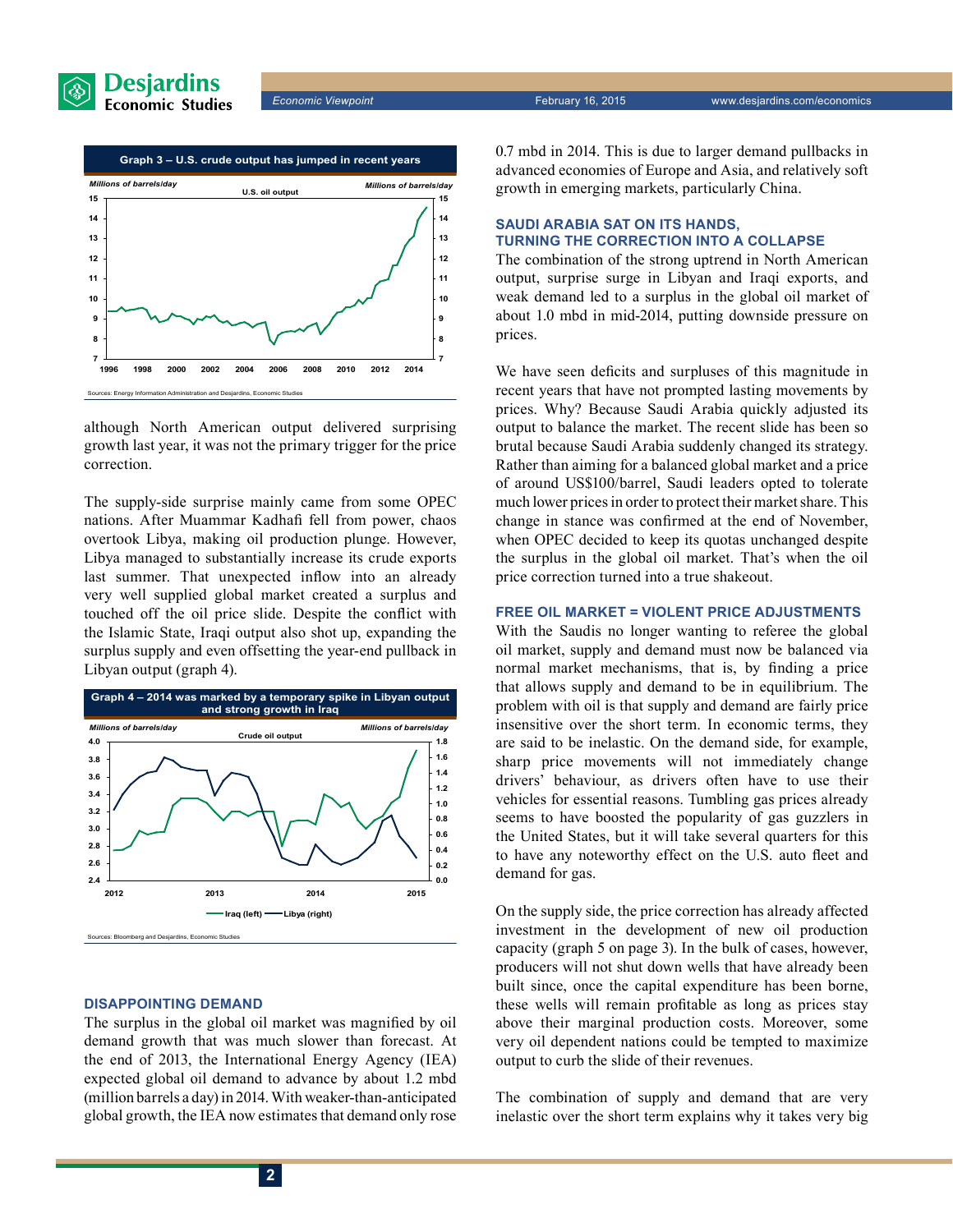



price movements to rebalance the oil market, among other things to prompt speculators to hoard oil and sell it at a later date. It is therefore unsurprising that oil futures prices have not come down nearly as much as spot prices (graph 6), as this supports this type of speculation. If OPEC does not try to grab the reins of the oil market again, we can expect high price volatility as of now, akin to what is seen for other commodities with inelastic supply and demand (like natural gas and cereals).



#### **Uncertain medium-range supply outlook**

Given the oil supply's inelasticity, we can expect global crude output to increase quite a bit again this year. The IEA expects non-OPEC output to rise 0.8 mbd in 2015, much of it coming from the United States and Canada. Note, however, that the forecast increase is less than half of 2014's. This reflects the gradual impacts that the drop in investment and drilling will have on production, particularly in the second half of 2015.

Overall, OPEC output should be fairly stable in 2015. The chaos in Libya does not point to a lasting rise in that country's output. Iraqi output could go up somewhat further, but the risks of incidents affecting production there are very high. With most OPEC nations already producing at close to capacity, only a surge in Irani or Saudi production could create a new supply shock. For Iran, this implies, however, that sanctions related to its nuclear program would be lifted, which seems unlikely. For Saudi Arabia, a major surge in output would also be surprising, unless prices come up substantially. All in all, we therefore estimate that global oil output should rise by just under 1.0 mbd this year.

However, the medium-term impacts on oil supply could be substantial if prices stay where they are for too long. Most of the fields outside OPEC and Russia aren't profitable at less than US\$50/barrel (graph 7). Consequently, the major oil companies have already announced rationalization measures or major cuts to investment this year and this trend will persist until prices have risen convincingly.



Given that shale oil fields tend to be depleted quickly, new drilling is essential to increase or even just maintain U.S. oil production. This feature of shale oil could make the supply react more quickly to the tumble by oil prices than we have seen in the past. According to the Bank of Canada, the break-even point for the major shale oil sites is between US\$40 and US\$80 a barrel<sup>1</sup> and producers will want to be assured of a much higher price before investing. The break-even points for new Canadian oil sands projects are even higher, at between US\$60 and US\$100 a barrel. Unlike what we have seen in recent years, if oil prices stay below US\$50/barrel for an extended period, the situation could thus trigger a substantial decline in North American output over the medium term.

<sup>1</sup> Speech by Bank of Canada Deputy Governor, TimothyLane, January13,2015, [www.bankofcanada.ca/2015/01/drilling-down-understanding-oil-prices/](http://www.bankofcanada.ca/2015/01/drilling-down-understanding-oil-prices/).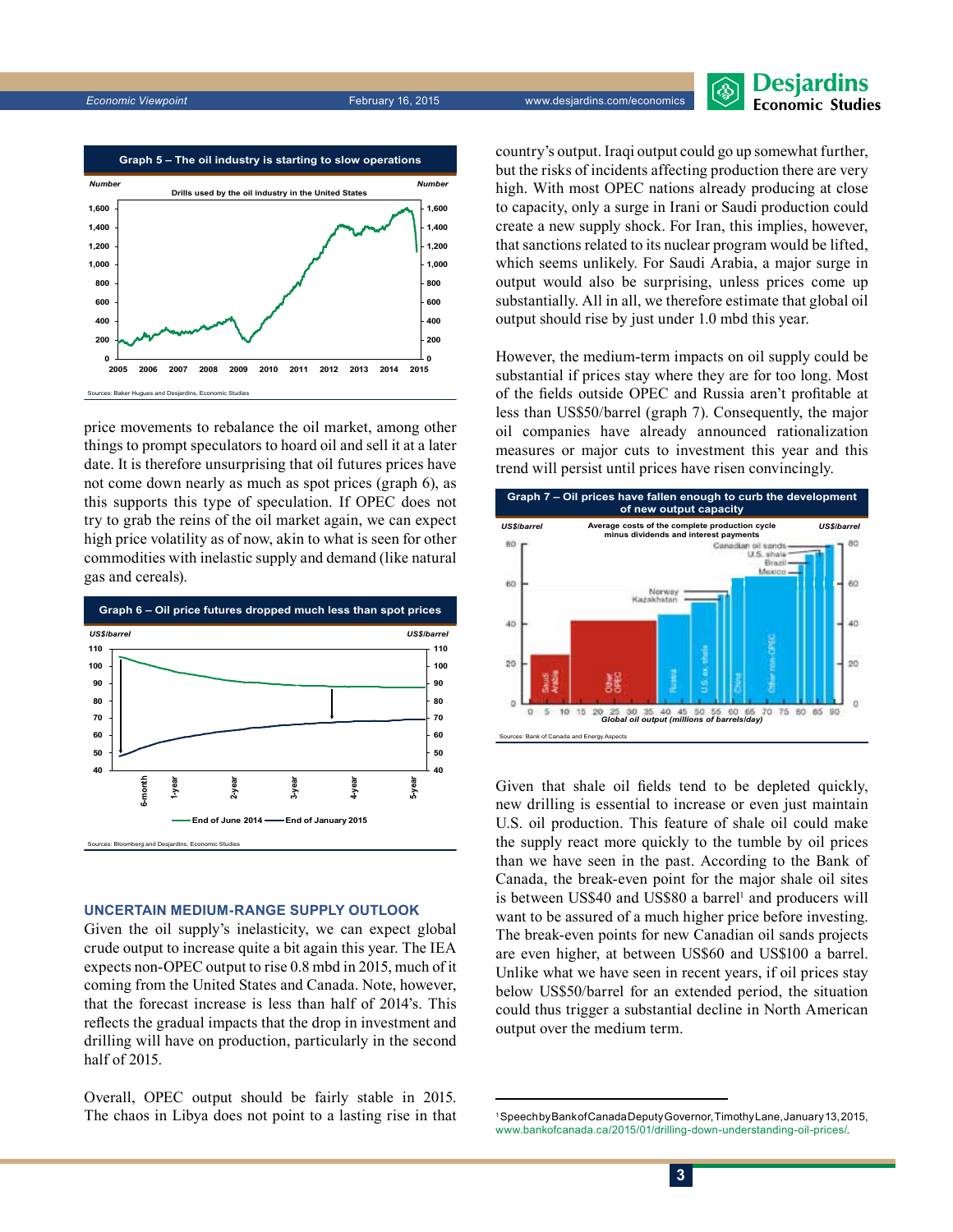

#### **A better economic situation in advanced nations**

Demand will play a critical role in price movements. Here, we can be more optimistic for 2015, as the United States will maintain a solid pace for economic growth, and the situations in Japan and the euro zone should improve somewhat. Specifically, Japan will no longer have to feel the backlash from an increase in the sales tax, especially as the government has announced a new support plan. This measure is in addition to the Bank of Japan's (BoJ) efforts—the BoJ recently expanded its monetary policy measures and steepened the yen's slide. In the euro zone, the European Central Bank finally decided to buy sovereign bonds to increase monetary stimulus, which should keep the currency and interest rates low. This won't solve all of the zone's problems, but will still help it move in the right direction.

Stronger economic growth does not guarantee stronger oil demand, however. Over the last several years, oil consumption in advanced nations has been trending down (graph 8). Of course, the 2008–2009 crisis was accompanied by a steep decline in oil consumption, but the ground lost was never subsequently recouped despite the economic recovery. That being said, a better economic context and low oil prices will help curb the slide by oil demand in advanced nations and could even stabilize it. The IEA expects OECD nations' oil consumption to remain steady in 2015, at 45.6 mbd.



#### **The contribution from emerging nations will be more critical**

Unlike the trend in advanced nations, oil consumption is up sharply in emerging nations, now accounting for just over half of global demand (graph 9). China alone accounts for 12%, with the country ranking second behind the United States, at 20%. China stands out more for the change in demand, as the increase in its oil consumption over the



**Graph 10 – The five biggest increases and five biggest declines**



last 10 years represented about 45% of the global change (graph 10). Here, the United States is dead last, with its consumption down over 1.0 mbd since 2003.

China's economic growth is now flirting with the 7% mark rather than 10%; this could justify some doubt about future oil demand. Chinese demand could rise 30% slower than it did on average over the last 10 years if we assume the rate as proportional to the rate of economic growth. Over the last few years, the trend for global oil consumption showed an annual increase of about 0.5 mbd in China. It might therefore only go up 0.3 mbd in the coming years, about the growth seen in 2014.

The other emerging nations should still offset China's weaker economic growth. Our projections put overall growth by the emerging economies at 4.4% for 2015 and 4.9% for 2016. This is much faster than the 4.1% estimated to date for 2014. In the end, this should allow the other emerging nations to add about 1.0 mbd per year to global consumption. The increase would be in line with the average in recent years, but higher than the increase recorded in 2014 (graph 11 on page 5).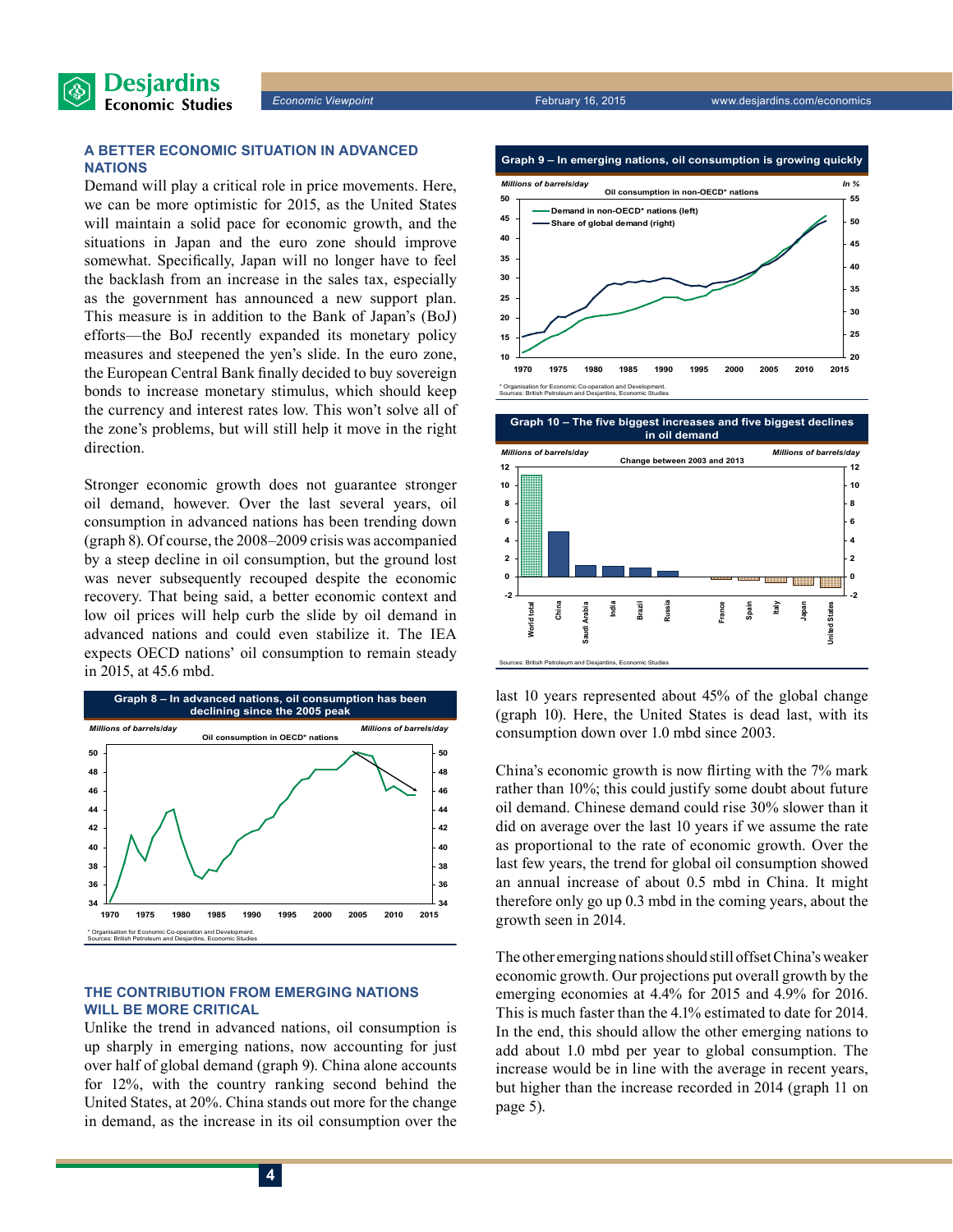**Desjardins Economic Studies** 



Relying on economic growth, however, risks underestimating oil demand in emerging nations, especially over the longer run. Reaching a more advanced stage of development and the emergence of a middle class that is acquiring the transportation habits of advanced nations usually come with a major surge in oil demand. In comparison, China is still far from seeing the boom in demand recorded in Japan in the 1970s, and Korea in the 1990s (graph 12). A five-barrel-a-day increase in consumption per capita over 10 years would be a much bigger increase than seen in the last 10 years. More specifically, this would be an average annual increase of 1.86 mbd for China alone.<sup>2</sup> Although this forecast seems unlikely in the near term, it remains credible over a 10‑year horizon, especially as this assumption only reflects a fraction of the advance recorded in Japan and Korea. Environmental constraints make overly optimistic scenarios for China less likely.



Sources: British Petroleum, International Monetary Fund, Energy Information Administration and Desjardins, Economic Studies

#### **The oil surplus should dissipate over the next few quarters**

We therefore expect global oil production to rise by just under 1.0 mbd in 2015, with demand rising a little more, that is, 1.3 mbd. This should help reduce the 0.8 mbd (approximate) surplus seen in the global market last year. The IEA's quarterly forecasts, which are consistent with our annual expectations, suggest that a substantial surplus in the first half of the year will give way to a market that is close to equilibrium at the end of 2015 (graph 13). We can, however, expect global crude inventories to rise in the coming months (graph 14), which should help keep prices relatively low for a while longer.



at 30 million barrels/day. cy and Desj



The situation could change more substantially as of 2016 if prices stay at levels that discourage the development of new production capacity. The surge in North American output should therefore give way to near stagnation as of next year if oil prices stay around US\$50/barrel. Since global demand could easily advance 1.5 mbd per year in the context of more robust economic growth and very low prices for petroleum products, global supply would become very dependent on OPEC, as happened in the early 2000s. The fears of an oil shortage could quickly come back to

<sup>2</sup> Calculation: Population of 1.36 billion  $x$  0.5 barrel more per year = 680 million barrels per year or 1.86 million barrels a day.